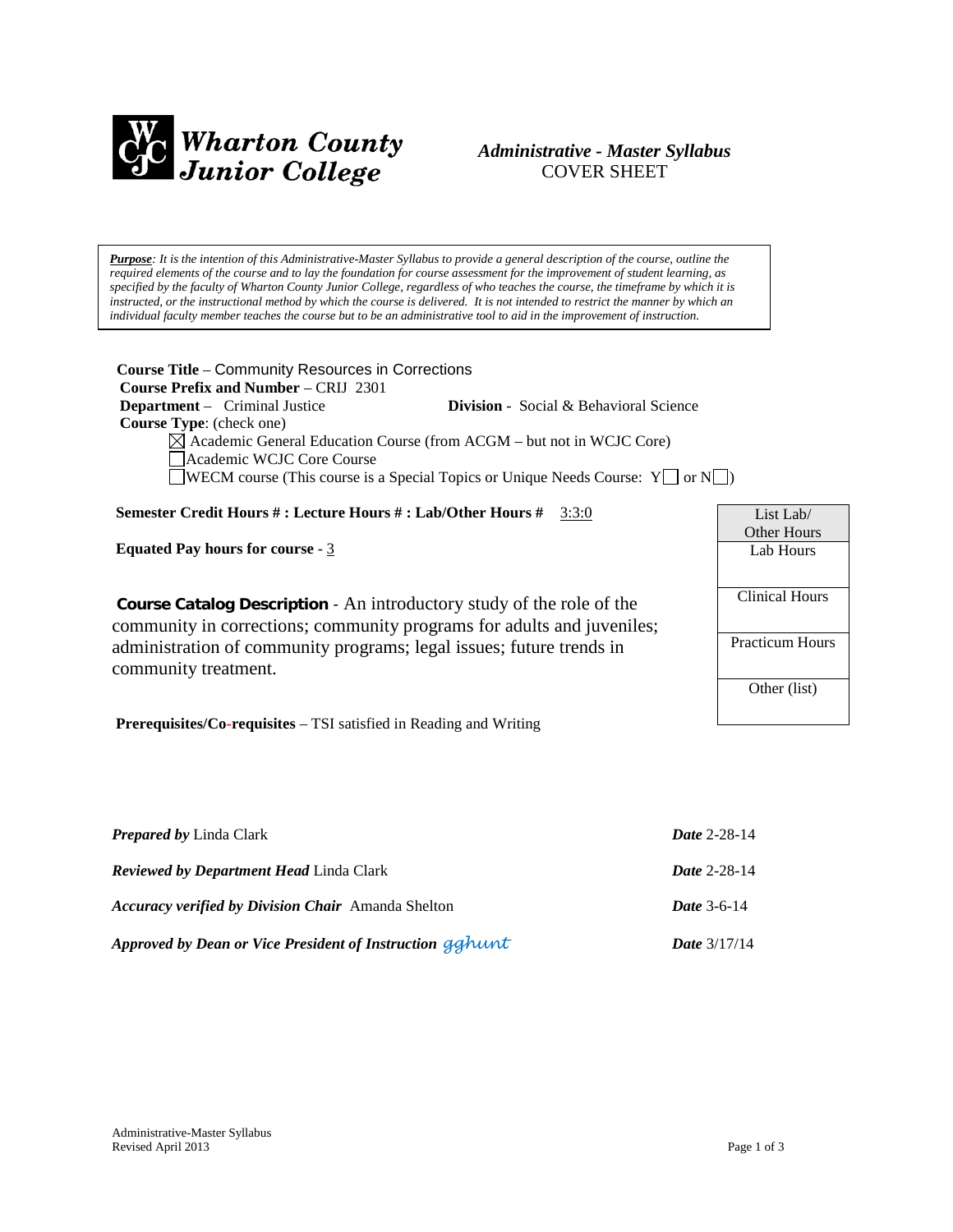

**I. Topical Outline** – Each offering of this course must include the following topics (be sure to include information regarding lab, practicum, clinical or other non-lecture instruction):

A. Community corrections compared with institutional corrections

- B. Probation attributes, usage, personnel
- C. Parole attributes, usage, personnel

D. Intermediate sanctions - attributes, usage, personnel

E. Special issues in community corrections - gender, drug offenders, sex offenders, age, mental disabilities, health issues

F. Sentencing

G. Conviction consequences and options

#### **II. Course Learning Outcomes**

| <b>Learning Outcomes</b><br>Upon successful completion of this course,<br>students will:                                                                                               | <b>Methods of Assessment</b>                |
|----------------------------------------------------------------------------------------------------------------------------------------------------------------------------------------|---------------------------------------------|
| 1. Explain the history and goals of probation and<br>parole;                                                                                                                           | Tests/quizzes, homework, discussions, paper |
| 2. Describe process of granting probation or<br>parole and determining conditions of probation or<br>parole;                                                                           | Tests/quizzes, homework, discussions        |
| 3. Evaluate the organization and administration of<br>parole and probation services and the<br>complexities of supervision in probation and<br>parole;                                 | Tests/quizzes, homework, discussions        |
| 4. Analyze the revocation process and its<br>consequences for those on probation or parole;                                                                                            | Tests/quizzes, homework, discussions        |
| 5. Assess the role of intermediate sanctions and<br>the relationship to probation and parole;                                                                                          | Tests/quizzes, homework, discussions        |
| 6. Calculate the effectiveness of community<br>corrections, the direct and collateral consequences<br>of conviction and gauge how well special needs<br>populations are being handled. | Tests/quizzes, homework, discussions, paper |

### **III. Required Text(s), Optional Text(s) and/or Materials to be Supplied by Student.**

Alarid, Leanne Fiftal 2013 *Community Based Corrections 9th Edition* Belmont CA: Wadsworth Cengage Learning; Article 42.12 Texas Code of Criminal Procedure

#### **IV. Suggested Course Maximum** - 35

### **V. List any specific spatial or physical requirements beyond a typical classroom required to teach the course**.

none